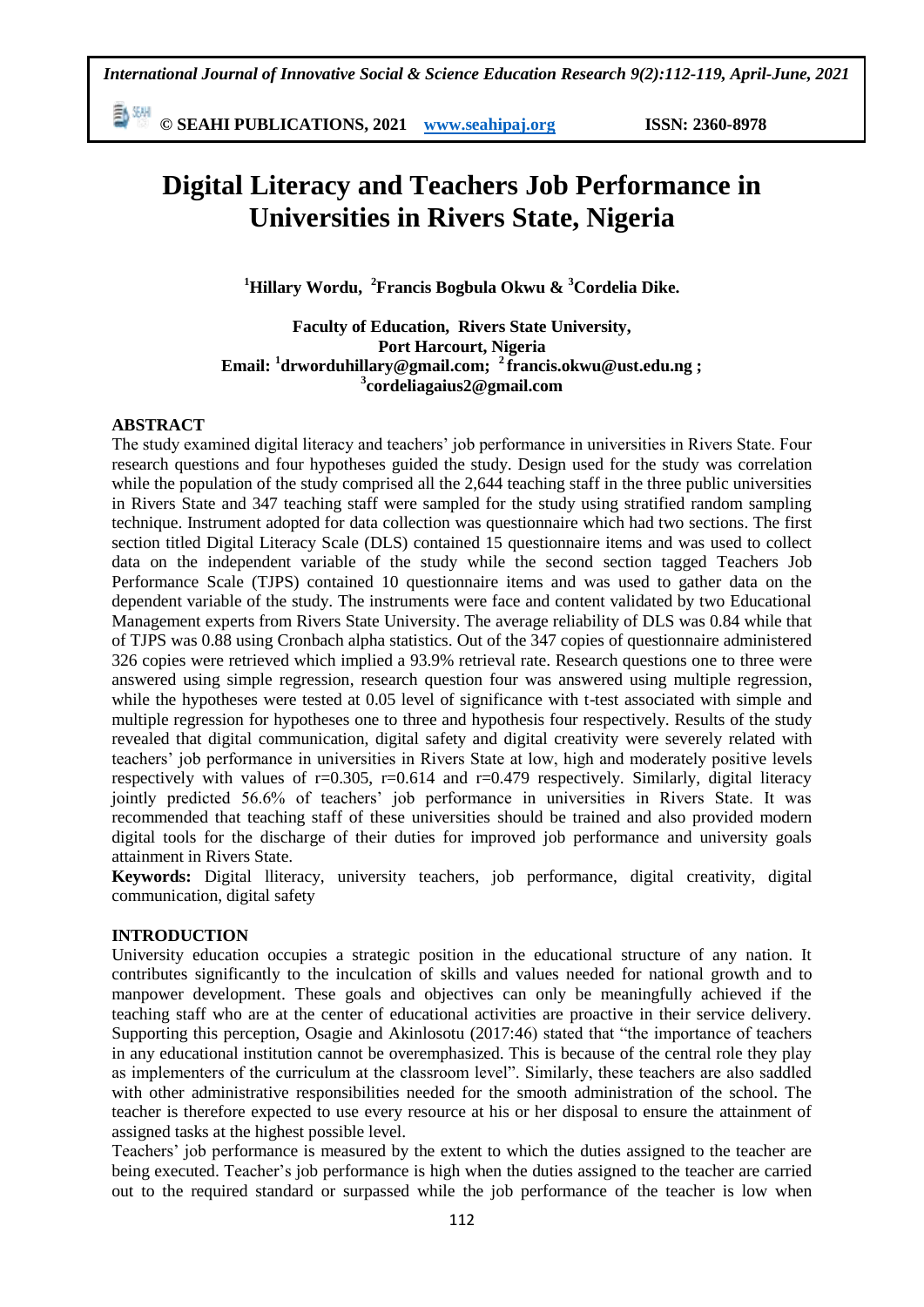assigned duties are barely achieved. Since the teacher is assigned several duties that will contribute to the attainment of educational goals and objectives, in the course of their job performance, every available tool must be engaged so as to ensure that the required standard of education is delivered. This explains why teachers must familiarize with contemporary digital tools which are needed for improvement in their job performance.

Teaching staff of universities need to be digitally literate in order to meet the required quality of service delivery in their areas of assignment. In the midst of growing digital innovations, any teaching staff who cannot comply with the use of emerging devices will be less productive and will be considered digitally illiterate. A digitally literate teacher must be able to use provided digital devices when needed and in the most optimal manner. Explaining further, Jose (2016) noted that digital literacy has to do with the ability to use information and communications technology (ICT) or digital tools in the most beneficial manner. Furthermore, Nawaz and Kundi (2010) noted that digital literacy is also known as computer literacy. However, digital literacy means more than computer literacy because while computer literacy focuses on the ability to use computers and other accompanying accessories, digital literacy has to do with the ability to use all digital tools whether computers, mobile devices, internet among others. It is an understanding of the characteristics, capabilities, and applications, as well as the ability to implement acquired knowledge in the skilful, productive use of digital devices in the most productive manner (Nawaz & Kundi, 2010). This ability to use any kind of digital tool makes it easy for the teacher to carry out any assigned duty optimally.

One of the qualities of a digitally literate teacher is the ability to communicate with available digital devices. It involves the ability to teach, research, send messages, evaluate and gather feedback from other school personnel using available devices. Digital communication makes it easy for the teacher to share ideas with other educational stakeholders within or outside the school environment. Digital communication also makes it easy for the teacher to be able to use any form of devices and understand how these devices are used in the most efficient manner for the goals and objectives of teaching and learning to be achieved.

If teachers must be digitally literate and proficient, the need for digital safety cannot be overemphasized. Just as digital devices are proliferated on regular basis, so also is the cases of digital fraud on the rise. Lorenz *et al.* (2011:1) stated that "our society allows having online connections with nearly anyone or any device. This has developed new types of crimes - cybercrime, cyber-bullying, online social manipulation etc". The educational sector is not left out of this digital threat and this has affected the willingness of teachers to engage digital abilities in the execution of assigned duties and this limits the quality of their service delivery. Additionally, Macaulay *et al.,* (2018) noted that cyber problems affect responses which have negative effect on educational outcomes. Teachers must therefore learn to manage digital threats so as to be able to perform excellently in the course of their service delivery.

Furthermore, Yalcinalp and Avcı (2019) asserted that digital creativity is essential in advancing technology in education. An efficient teacher who will perform beyond the limits must also be digitally creative. This is the ability of the teacher to use provided digital tools in the most resultoriented manner. The need for teaching staff of universities to be digitally literate cannot be overemphasized. This is because every teacher who desires to surpass the limit set in the course of service delivery and meet the goals and objectives of the university must be able to improve on his or her level of digital literacy.

## **Statement of the Problem**

Despite the advancement of technology in all spheres of the society, including the educational sector, universities especially the public ones in Rivers State are still curb in the web of adopting traditional methods of communication between staff and students. This has accounted for delays in the process of information dissemination which affects the job performance of these teachers. Similarly, several data which could contribute to job effectiveness and efficiency among the teaching staff of these universities are often missing or bridged in the course of information transmission thereby reducing educational value creation. These teachers have also failed to display ingenuity in the use of available digital devices at their disposal in the course of service delivery and as such the need to investigate digital literacy and teachers' job performance in universities in Rivers State.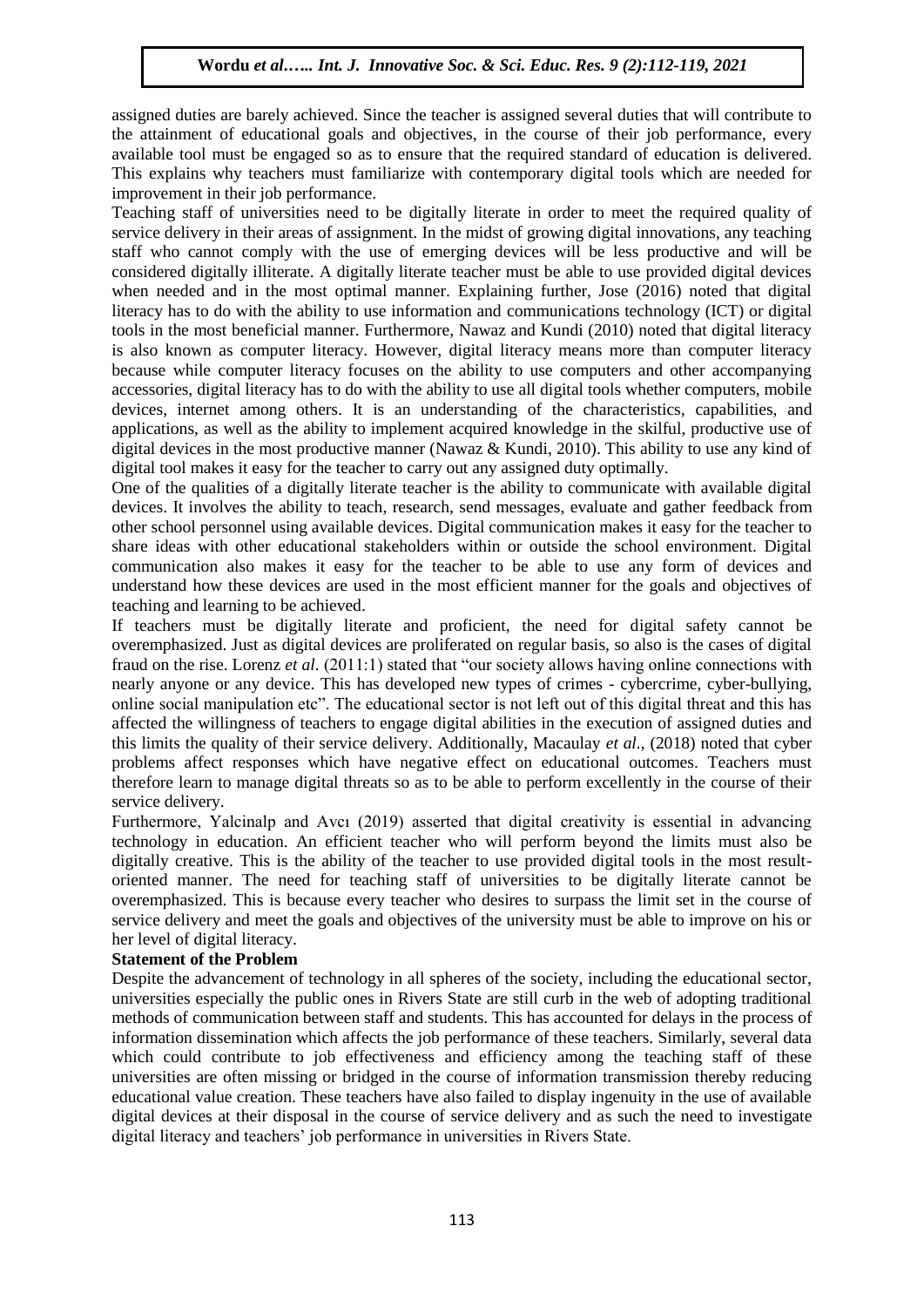## **Purpose and Objectives of the Study**

The purpose of the study was to investigate the relationship between digital literacy and teachers' job performance in universities in Rivers State. In specifics, the objectives of the study were to:

- 1. determine the relationship between digital communication and teachers job performance in universities in Rivers State
- 2. determine the relationship between digital safety (e-safety) and teachers job performance in universities in Rivers State
- 3. find out the relationship between digital creativity and teachers job performance in universities in Rivers State
- 4. describe the joint relationship between digital literacy and teachers job performance in universities in Rivers State

## **Research Questions**

The following research questions guided the study:

- 1. What is the relationship between digital communication and teachers' job performance in universities in Rivers State?
- 2. What is the relationship between digital safety and teachers' job performance in universities in Rivers State?
- 3. What is the relationship between digital creativity and teachers' job performance in universities in Rivers State?
- 4. What is the joint relationship between digital literacy and teachers' job performance in universities in Rivers State?

## **Hypotheses**

The following hypotheses were tested at 0.05 level of significance:

- There is no significant relationship between digital communication and teachers job performance in universities in Rivers State
- There is no significant relationship between digital safety and teachers job performance in universities in Rivers State
- There is no significant relationship between digital creativity and teachers job performance in universities in Rivers State
- There is no significant joint relationship between digital literacy and teachers job performance in universities in Rivers State

# **METHODOLOGY**

The design adopted for the study was correlation. Population of the study was all the 2,644 teaching staff in the three public universities in Rivers State, Nigeria. The Universities are University of Port Harcourt, Rivers State University and Ignatius Ajuru University of Education out of which 347 teaching staff were drawn using stratified randomly sampling technique. The instrument used for data collection was structured questionnaire which had two sections namely 1). Digital Literacy scale (DLS) with fifteen items to determine the independent variable (IV) and 2), Teachers Job Performance Scale (TJPS) with ten items to determine the dependent variable (DV). The questionnaire was face and content validated by two experts in Educational Management and the other from Computer Science, all from Rivers State University, Reliability of the questionnaire was determined using Cronbach alpha statistics with the average index of DLS as 0.84 while that of TJPS was 0.88 which implied that the instruments were reliable. Out of the 347 copies of questionnaire administered by the researchers with the help of two trained research assistants, 326 copies, which represents 93.9% of the sample was retrieved which was considered adequate for the study. Research questions 0ne to three were answered using simple regression while research question four was answered using multiple regression while the hypotheses were tested at 0.05 level of significance with t-test associated with simple and multiple regression for hypotheses one to three and hypothesis four respectively.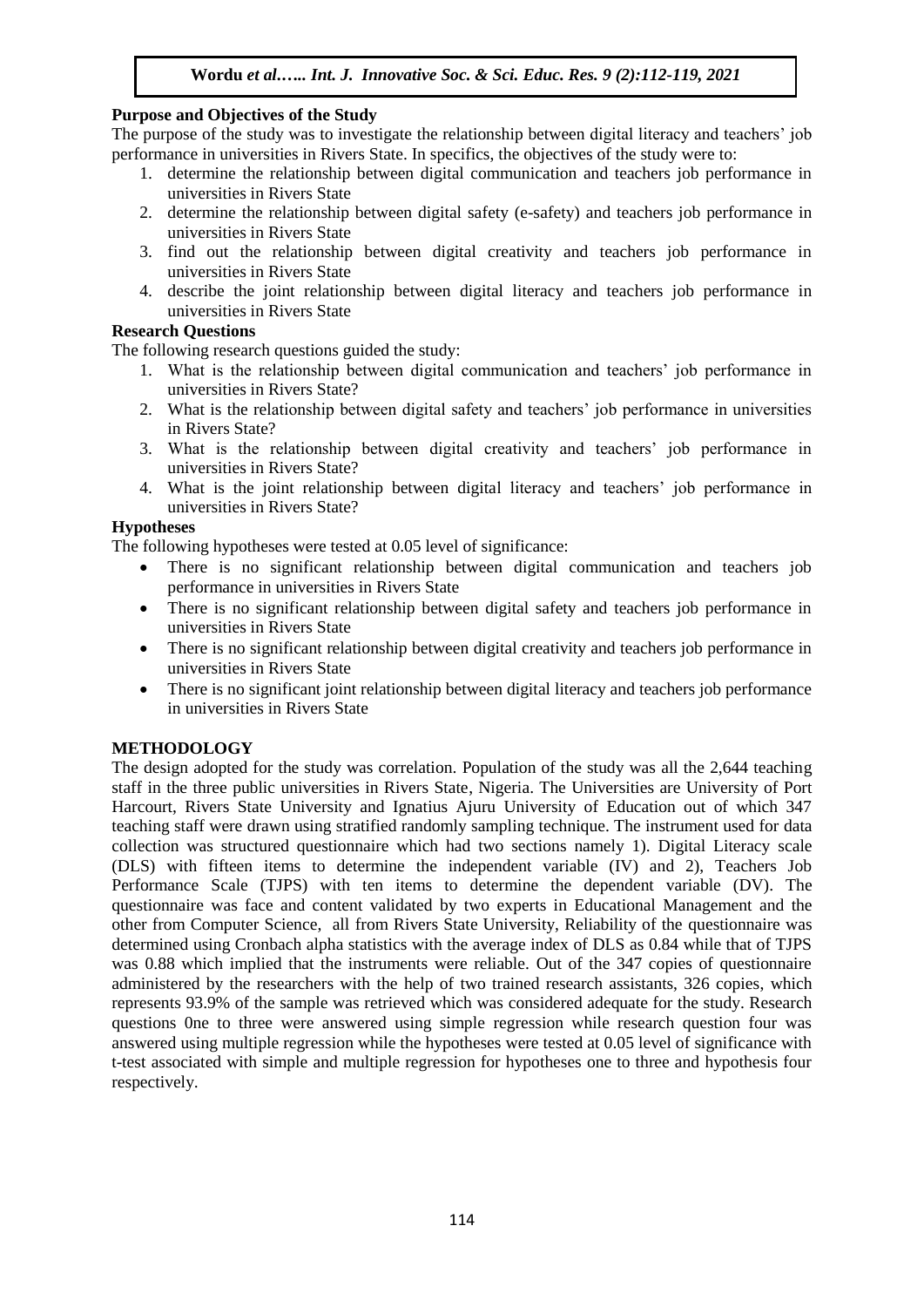#### **RESULTS**

**Research Question 1:** *What is the relationship between digital communication and teachers' job performance in universities in Rivers State?*

**Table 1: Simple Regression Analysis on the Relationship between Digital Communication and Teachers' Job Performance in Universities in Rivers State Model Summary**

| мочег эшпинагу                                |                |                                                         |               |                 |                           |  |  |  |  |  |
|-----------------------------------------------|----------------|---------------------------------------------------------|---------------|-----------------|---------------------------|--|--|--|--|--|
| <b>Std. Error of the</b><br><b>Adjusted R</b> |                |                                                         |               |                 |                           |  |  |  |  |  |
| <b>Model</b>                                  |                | <b>R</b> Square                                         | <b>Square</b> | <b>Estimate</b> | <b>Decision</b>           |  |  |  |  |  |
|                                               | $.305^{\circ}$ | .093                                                    | .090          | 1.88707         | Low Positive Relationship |  |  |  |  |  |
|                                               |                | $\sim$ $\sim$ $\sim$ $\sim$ $\sim$ $\sim$ $\sim$ $\sim$ |               |                 |                           |  |  |  |  |  |

6. Predictors: (Constant), Digital Communication

In table 1, it was revealed that the value of r was 0.305 and this implied that a low and positive relationship existed between digital communication and teachers' job performance in universities in Rivers State. Additionally, the value of  $r^2$  of 0.093 meant that 9.3% of digital communication predicted teachers' job performance in universities in Rivers State while the remaining percentage was determined by other external factors.

**Research Question 2.** *What is the relationship between digital safety and teachers' job performance in universities in Rivers State?*

## **Table 2: Simple Regression Analysis on the Relationship between Digital Safety and Teachers' Job Performance in Universities in Rivers State**

| <b>Model Summary</b>                          |                   |                 |               |                 |                      |  |  |  |  |  |
|-----------------------------------------------|-------------------|-----------------|---------------|-----------------|----------------------|--|--|--|--|--|
| <b>Std. Error of the</b><br><b>Adjusted R</b> |                   |                 |               |                 |                      |  |  |  |  |  |
| <b>Model</b>                                  | R                 | <b>R</b> Square | <b>Square</b> | <b>Estimate</b> | <b>Decision</b>      |  |  |  |  |  |
|                                               | .614 <sup>a</sup> | .377            | .375          | 9.85590         | <b>High Positive</b> |  |  |  |  |  |
|                                               |                   |                 |               |                 | Relationship         |  |  |  |  |  |

Predictors: (Constant), Digital Safety

Table 2 showed that the value of r of 0.614 implied that a high and positive relationship existed between digital safety and teachers' job performance in Rivers State. Similarly, the value of  $r^2$  of 0.377 indicated that digital safety accounts for 37.7% of teachers' job performance in universities in Rivers State while the other percentage was determined by the remaining percentage was as a result of other external factors.

**Research Question 3.** *What is the relationship between digital creativity and teachers' job performance in universities in Rivers State?*

|  |  |  | Table 3: Simple Regression Analysis on the Relationship between Digital Creativity and |  |  |
|--|--|--|----------------------------------------------------------------------------------------|--|--|
|  |  |  | <b>Teachers' Job Performance in Universities in Rivers State</b>                       |  |  |

| <b>Model Summary</b> |                   |                 |                   |                          |                          |  |  |  |  |  |
|----------------------|-------------------|-----------------|-------------------|--------------------------|--------------------------|--|--|--|--|--|
|                      |                   |                 | <b>Adjusted R</b> | <b>Std. Error of the</b> |                          |  |  |  |  |  |
| <b>Model</b>         |                   | <b>R</b> Square | <b>Square</b>     | <b>Estimate</b>          | <b>Decision</b>          |  |  |  |  |  |
|                      | .479 <sup>a</sup> |                 | .227              | 10.95765                 | <b>Moderate Positive</b> |  |  |  |  |  |
|                      |                   | 230             |                   |                          | Relationship             |  |  |  |  |  |

3. Predictors: (Constant), Digital Creativity

Table 3 revealed that the value of r of 0.470 implied that a moderate and positive relationship existed between digital creativity and teachers' job performance in universities in Rivers State while the value of  $r^2$  of 0.230 meant that digital creativity accounted for 23.0% of teachers job performance in universities in Rivers State while the remaining percentage was as a result of other external factors.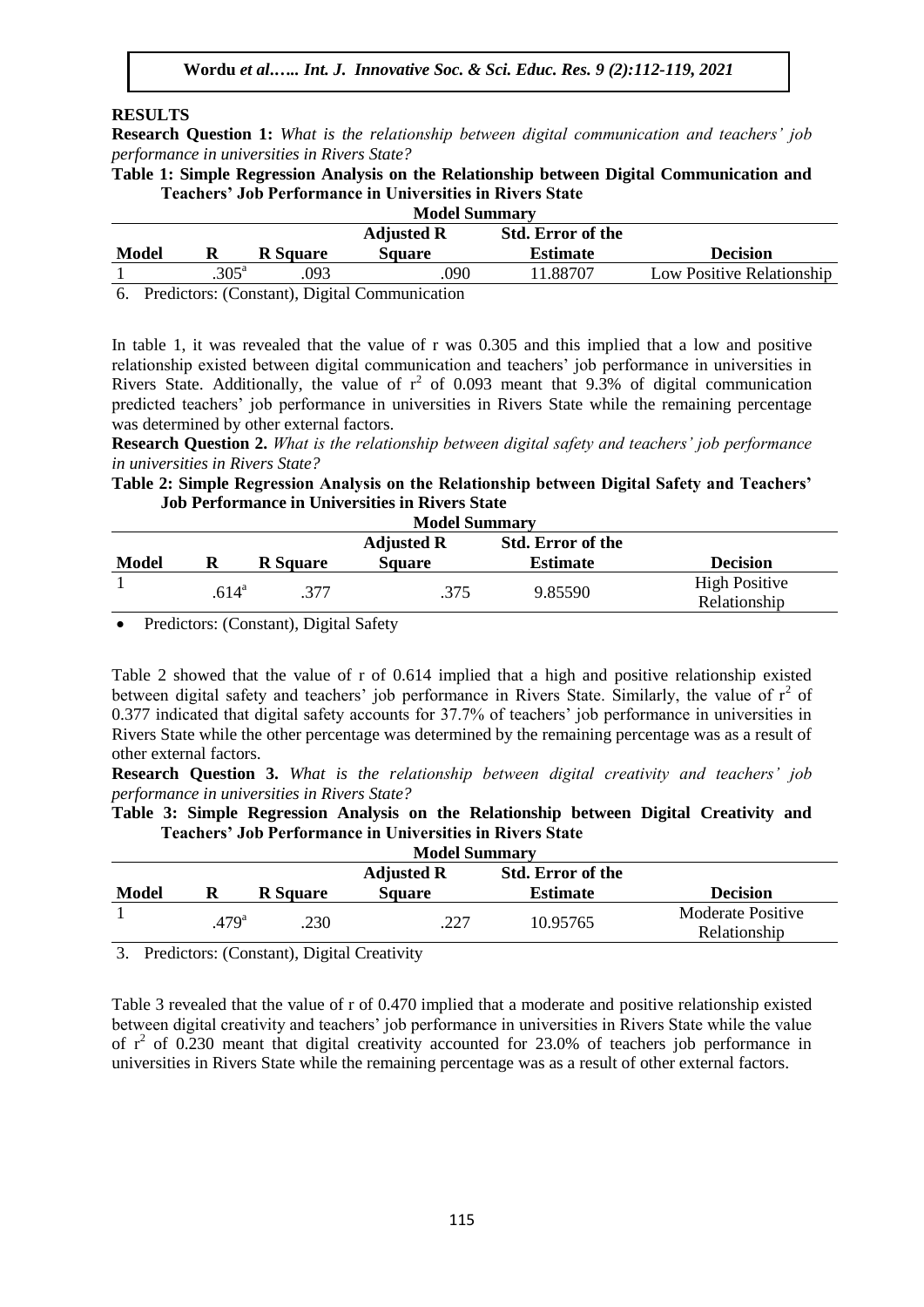**Research Question 4.** *What is the joint relationship between digital literacy and teachers' job performance in universities in Rivers State?*

**Table 4: Multiple Regression Analysis on the Joint Relationship between Digital Literacy and Teachers' Job Performance in Universities in Rivers State**

| <b>Model Summary</b>                          |                        |                 |               |                 |                      |  |  |  |  |
|-----------------------------------------------|------------------------|-----------------|---------------|-----------------|----------------------|--|--|--|--|
| <b>Std. Error of the</b><br><b>Adjusted R</b> |                        |                 |               |                 |                      |  |  |  |  |
| <b>Model</b>                                  |                        | <b>R</b> Square | <b>Square</b> | <b>Estimate</b> | <b>Decision</b>      |  |  |  |  |
|                                               | $.752^{\rm a}$<br>.566 |                 | .562          | 8.25233         | <b>High Positive</b> |  |  |  |  |
|                                               |                        |                 |               |                 | Relationship         |  |  |  |  |

a. Predictors: (Constant), Digital Creativity, Digital Communication, Digital Safety

It was indicated in table 4 that the value of r was 0.725 and this meant that the joint variables of digital communication, digital safety and digital creativity collectively had a high relationship with teachers' job performance in Rivers State and the value of  $r^2$  of 0.566 also showed that these variables jointly predicted 56.6% of teachers job performance while other variables accounts for the remaining percentages.

## **Test of Hypotheses**

**Hypothesis 1.** There is no significant relationship between digital communication and teachers' job performance in universities in Rivers State

**Table 5: t-test Associated with Simple Regression on the Significant Relationship between Digital Communication and Teachers' Job Performance in Universities in Rivers State ANOVA<sup>a</sup>**

|              | AIW VA         |                       |     |                    |        |                   |                 |  |  |  |  |
|--------------|----------------|-----------------------|-----|--------------------|--------|-------------------|-----------------|--|--|--|--|
| <b>Model</b> |                | <b>Sum of Squares</b> | df  | <b>Mean Square</b> |        | Sig.              | <b>Decision</b> |  |  |  |  |
|              | Regressio<br>n | 4709.298              |     | 4709.298           | 33.328 | .000 <sup>b</sup> | Rejected        |  |  |  |  |
|              | Residual       | 45782.027             | 324 | 141.303            |        |                   |                 |  |  |  |  |
|              | Total          | 50491.325             | 325 |                    |        |                   |                 |  |  |  |  |

a. Dependent Variable: Teachers Job Performance

b. Predictors: (Constant), Digital Communication

Table 5 showed that the significant value of t-test associated with the simple regression analysis was 0.000 and since this value was less than the alpha level of 0.05, the null hypothesis was rejected and the alternative hypothesis upheld that there was a significant relationship between digital communication and teachers' job performance in universities in Rivers State.

**Hypothesis 2.** There is no significant relationship between digital safety and teachers' job performance in universities in Rivers State

| Table 6: t-test Associated with Simple Regression on the Significant Relationship between |  |
|-------------------------------------------------------------------------------------------|--|
| Digital Safety and Teachers' Job Performance in Universities in Rivers State              |  |
| $\bf \Delta N\bf OVA^a$                                                                   |  |

|              | .                           |                               |     |                    |         |                   |                 |  |  |  |  |
|--------------|-----------------------------|-------------------------------|-----|--------------------|---------|-------------------|-----------------|--|--|--|--|
|              |                             | Sum of                        |     |                    |         |                   |                 |  |  |  |  |
| <b>Model</b> |                             | <b>Squares</b>                | df  | <b>Mean Square</b> |         | Sig.              | <b>Decision</b> |  |  |  |  |
|              | Regression                  | 19018.346                     |     | 19018.346          | 195.785 | .000 <sup>b</sup> | Rejected        |  |  |  |  |
|              | Residual                    | 31472.979                     | 324 | 97.139             |         |                   |                 |  |  |  |  |
|              | Total                       | 50491.325                     | 325 |                    |         |                   |                 |  |  |  |  |
| $\sqrt{ }$   | $1 \cdot \overline{x}$ $11$ | $\mathbf{r}$<br>$T$ 1 $R$ $c$ |     |                    |         |                   |                 |  |  |  |  |

a. Dependent Variable: Teachers Job Performance

c. Predictors: (Constant), Digital Safety

Table 6 revealed that the significant value of t-test associated with the simple regression analysis was 0.000 and since this value was less than the alpha level of 0.05, the null hypothesis was rejected and the alternative hypothesis upheld that there was a significant relationship between digital safety and teachers' job performance in universities in Rivers State.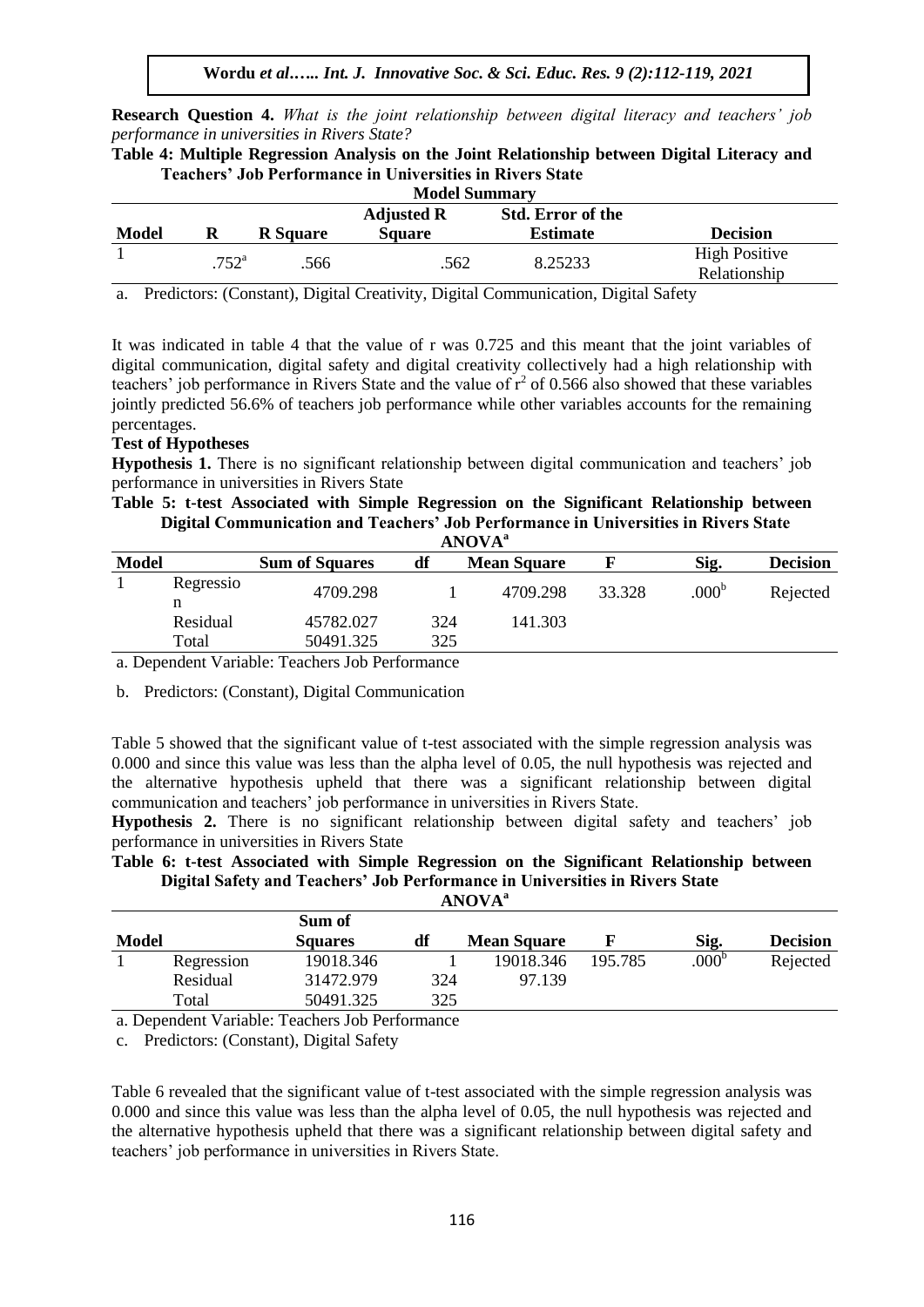**Hypothesis 3.** There is no significant relationship between digital creativity and teachers' job performance in universities in Rivers State

**Table 7: t-test Associated with Simple Regression on the Significant Relationship between Digital Creativity and Teachers' Job Performance in Universities in Rivers State ANOVA<sup>a</sup>**

| <b>Model</b> |            | Sum of<br><b>Squares</b> | df  | <b>Mean Square</b> |        | Sig.           | <b>Decision</b> |
|--------------|------------|--------------------------|-----|--------------------|--------|----------------|-----------------|
|              | Regression | 11588.650                |     | 11588.650          | 96.516 | $.000^{\circ}$ | Rejected        |
|              | Residual   | 38902.675                | 324 | 120.070            |        |                |                 |
|              | Total      | 50491.325                | 325 |                    |        |                |                 |

a. Dependent Variable: Teachers Job Performance

4. Predictors: (Constant), Digital Creativity

Table 7 indicated that the significant value of t-test associated with the simple regression analysis was 0.000 and since this value was less than the alpha level of 0.05, the null hypothesis was rejected and the alternative hypothesis upheld that there was a significant relationship between digital creativity and teachers' job performance in universities in Rivers State.

**Hypothesis 4.** There is no significant joint relationship between digital literacy and teachers' job performance in universities in Rivers State

#### **Table 8: t-test Associated with Multiple Regression on the Significant Joint Relationship between Digital Literacy and Teachers' Job Performance in Universities in Rivers State ANOVA<sup>a</sup>**

| <b>Model</b> |            | Sum of<br><b>Squares</b> | df  | <b>Mean Square</b> |         | Sig.              | <b>Decision</b> |
|--------------|------------|--------------------------|-----|--------------------|---------|-------------------|-----------------|
|              | Regression | 28562.829                |     | 9520.943           | 139.806 | .000 <sup>b</sup> | Rejected        |
|              | Residual   | 21928.496                | 322 | 68.101             |         |                   |                 |
|              | Total      | 50491.325                | 325 |                    |         |                   |                 |

a. Dependent Variable: Teachers Job Performance

5. Predictors: (Constant), Digital Creativity, Digital Communication, Digital Safety

Table 8 showed that the significant value of t-test associated with the multiple regression analysis was 0.000 and since this value was less than the alpha level of 0.05, the null hypothesis was rejected and the alternative hypothesis upheld that there was a significant joint relationship between digital literacy and teachers' job performance in universities in Rivers State.

#### **DISCUSSION OF FINDINGS**

It was revealed in the study that the value of r of 0.305 meant that a low and positive relationship existed between digital communication and teachers' job performance in universities in Rivers State. In the same manner, the value of  $r^2$  of 0.093 implied that 9.3% of digital communication predicted teachers' job performance in universities in Rivers State. This finding suggested that the levels at which teachers adopt digital communication in these universities is still very low and this may account for its low influence on teacher's job performance. There are several uses to which teachers can engage digital tools for digital communication which will enhance their job performance. However, the extent of work that can be covered is limited to the extent to which these teachers can utilize these devices for communication.

Similarly, the null hypothesis was rejected and implying that there was a significant relationship between digital communication and teachers' job performance in universities in Rivers State. This is not surprising as a related study by Al-Rahmi, *et al.,* (2020) found out that the use of digital devices was tied to its enjoyment and efficacy. This means that if these teachers are unable to use these devices, they are less likely to utilize it in the course of service delivery and the effect will be low job performance. On this note, it is not sufficient for these teachers to possess these devices but to ensure that these devices are put to communicative usage which will improve on their job performance.

On the other hand, the value of r of 0.614 showed that a high and positive relationship existed between digital safety and teachers' job performance in Rivers State while the the value of  $r^2$  of 0.377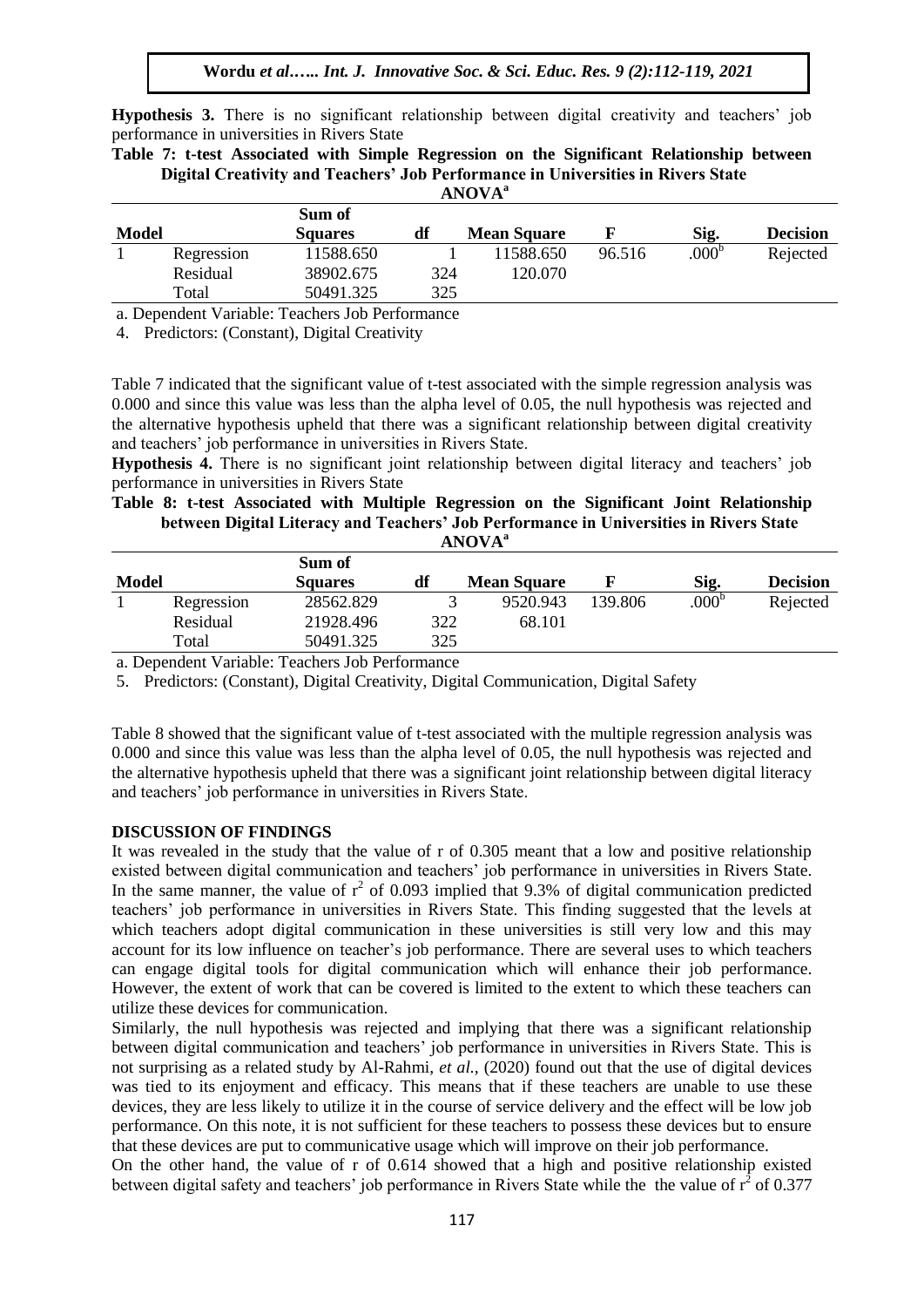implied that digital safety accounts for 37.7% of teachers' job performance in universities in Rivers State. This finding reveal that digital safety practices of teachers contribute the highest to teachers job performance. This finding suggests that when teachers learn to secure digital information at their disposal, it contributes to work outcome which may be derivable in the long term. However, personal digital safety of the teacher may contribute to personal job performance but may have a negative effect on overall organizational performance if not properly handled. Supporting this assertion, Boulton, *et al.,* (2016) found in their study that tutors who ensured control for online safety experienced moderate and larger effects on learning. This may however be at the individual level and not on the organizational level.

The responses from the teacher on digital safety also showed that there was a significant relationship between digital safety and teachers' job performance in universities in Rivers State. This implies that the contribution of teachers' digital safety on their job performance cannot be overemphasized. It is therefore important for the university to develop organizational digital safety protocols that will protect information shared in the university community for service efficiency and effectiveness.

Furthermore, the value of r of 0.470 implied that a moderate and positive relationship existed between digital creativity and teachers' job performance in universities in Rivers State while the value of  $r^2$  of 0.230 meant that digital creativity accounted for 23.0% of teachers' job performance in universities in Rivers State. This low effect suggests that there is still a low level of digital creativity among these teachers. According to the outcome of a related study conducted by Valverde-Berrocoso et al., (2020) it was that identified digital interaction was among the factors that promoted digital creativity. This means that the more teachers interact using digital devices, the more digitally creative they become and the more services that can be carried out. Further findings from the study also showed that a significant relationship between digital creativity and teachers' job performance in universities in Rivers State indicating that the contributions of digital creativity to teachers job performance cannot be ignored.

The combination of digital communication, digital safety and digital creativity showed a higher influence on teachers' job performance in universities in Rivers State. It was indicated that the value of r of 0.725 showed that the jointly, digital literacy had a high relationship with teachers' job performance in Rivers State and the value of  $r^2$  of 0.566 also indicated that these variables jointly predicted 56.6% of teachers job performance in these universities. This finding however is at variance with the outcome of a related study conducted by Pagani, *et al.*, (2016) which showed no evidence that digital skills had a positive effect on performance. The positive relationship found was driven by unobserved confounding factors influencing simultaneously digital skills and performance and it was indicated that this cast strong doubts that digital skills do a lot to develop students' performance in the school system. However, this does not limit the fact that in developing the digital literacy of teachers in these universities, a robust approach must be taken into consideration which will cover all aspects of their digital competence. This is essential in the process of improving teachers' job performance since the teacher is not limited to the extent of responsibilities that can be handled per time.

It was also shown in the study that there was a significant joint relationship between digital literacy and teachers' job performance in universities in Rivers State. Supporting this dimension, Abas, *et al.,* (2019) also carried out a related study that showed that there was a positive and significant relationship between digital literacy in technological context, organizational context, environmental context and employee performance. The contributions of digital literacy to teacher's job performance as well as overall university goal attainment can therefore not be limited but must be given the required level of attention for improvement in the job performance of all academic staff and the attainment of the goals of the university in general.

## **CONCLUSIONS**

The following conclusions were made based on the findings of the study:

- $\triangleright$  It was revealed that the relationship between the components of digital literacy which included digital communication, digital safety and digital creativity were significant with teachers job performance in universities in Rivers State at 0.05 level of significance.
- $\triangleright$  The relationship between digital communication, digital safety and digital creativity with teachers' job performance in universities in Rivers State were low, high and moderately positive respectively.